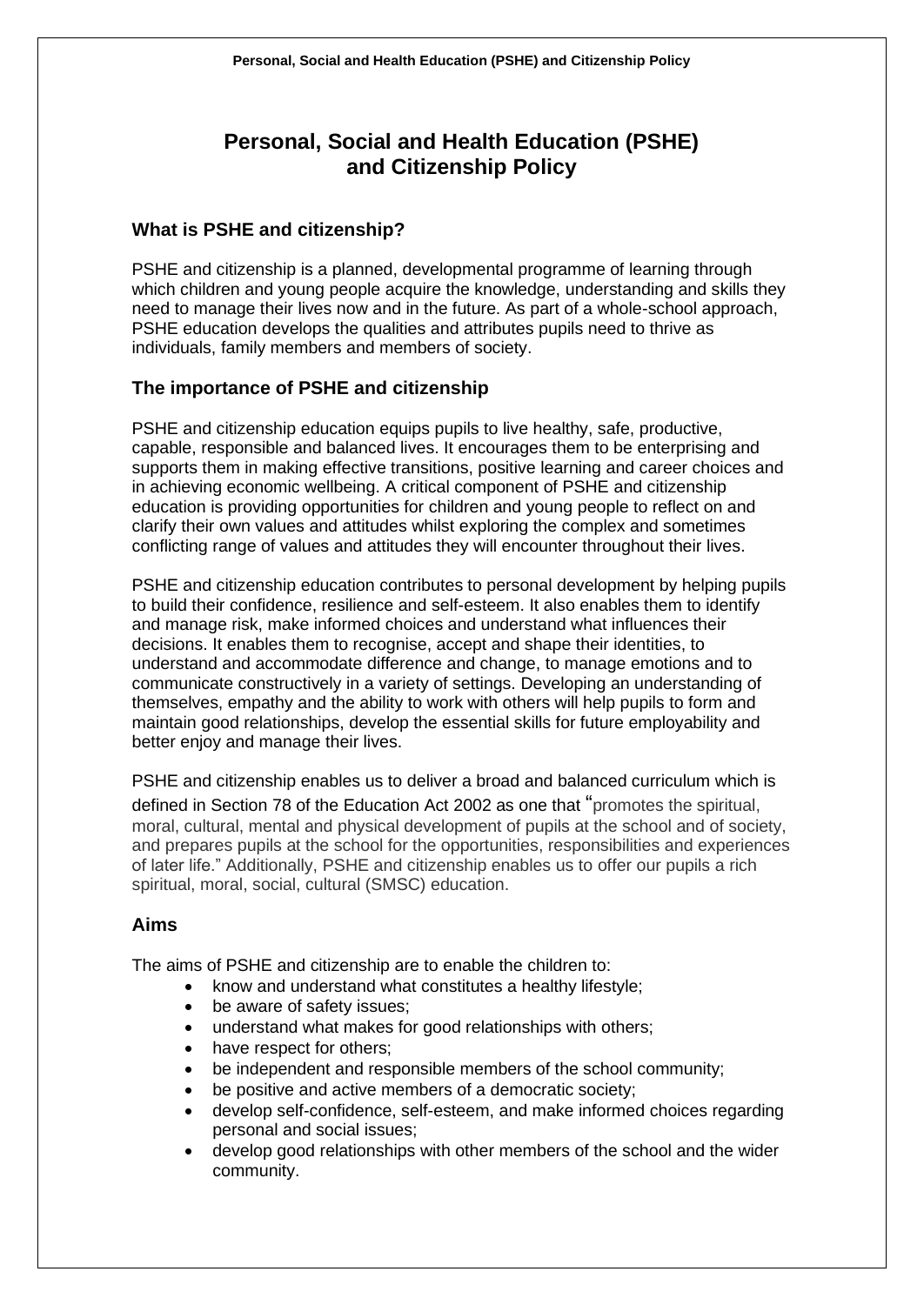# **Teaching and learning style**

We use a range of teaching and learning styles. We place an emphasis on active learning by including the children in discussions, investigations and problem-solving activities. We encourage the children to take part in a range of practical activities that promote active citizenship, e.g. charity fundraising, the planning of school special events such as an assembly or open evening, or involvement in an activity to help other individuals or groups less fortunate than themselves. We organise classes in such a way that pupils are able to participate in discussion to resolve conflicts or set agreed classroom rules of behaviour. We offer children the opportunity to hear visiting speakers, such as health workers, police, and representatives from the local church, whom we invite into the school to talk about their role in creating a positive and supportive local community. Children are encouraged to take on roles of responsibility within school such as peer listeners, school council members, eco-council members, head boy and head girl. These roles help children to develop a sense of ownership and community spirit, whilst they also enable children to develop their confidence and selfesteem in a safe environment.

## **PSHE and citizenship curriculum planning**

In Key stages one and two, we teach PSHE and citizenship through the scheme, "You, Me, PSHE" which is a structured and comprehensive teaching resource quality assured by the PSHE Association.

Some of the time we use other curriculum areas and whole-school events to enhance PSHE and citizenship education opportunities, e.g. the school council representatives from each class meet regularly to discuss school matters. Additionally, we take part in national events such as Anti-Bullying Week and Safer Internet Day. Whilst we offer a residential visit in Key Stage 2, where there is a particular focus on developing pupils' self esteem and giving them opportunities to develop leadership and co-operative skills.

As there is a large overlap between the programme of study for religious education and the aims of PSHE and citizenship, we teach a considerable amount of the PSHE and citizenship through our religious education lessons.

Relationships and sex education (SRE) is taught through the "A Journey in Love" scheme which is the recommended programme of study for Catholic schools.

## **Foundation Stage**

We teach PSHE and citizenship in reception classes as an integral part of the topic work covered during the year. As the reception class is part of the Foundation Stage of the National Curriculum, we relate the PSHE and citizenship aspects of the children's work to the objectives set out in the Early Learning Goals (ELGs). Our teaching in PSHE and citizenship matches the aim of developing a child's personal, emotional and social development as set out in the ELGs. We also support citizenship education in reception classes when we teach 'how to develop a child's knowledge and understanding of the world'.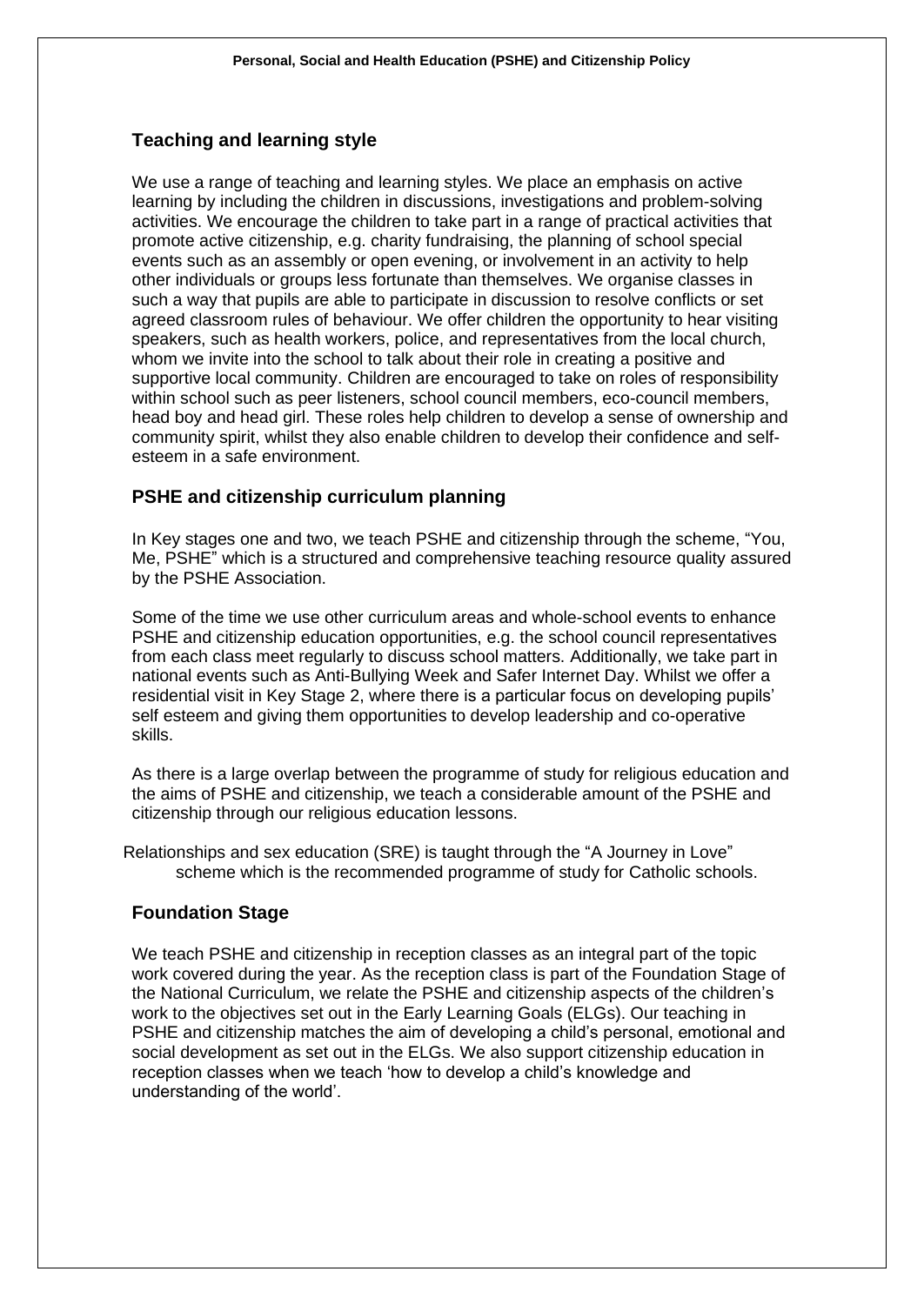#### **Teaching PSHE and citizenship to children with special educational needs**

At our school we teach PSHE and citizenship to all children, whatever their ability. PSHE and citizenship forms part of the school curriculum policy to provide a broad and balanced education to all children. Through our PSHE and citizenship teaching we provide learning opportunities that enable all pupils to make progress. We do this by setting suitable learning challenges and responding to each child's different needs. Assessment against the objectives set out by the PSHE Association allows us to consider each child's attainment and progress against expected levels.

When progress falls significantly outside the expected range, the child may have special educational needs. Our assessment process looks at a range of factors – classroom organisation, teaching materials, teaching style, differentiation – so that we can take some additional or different action to enable the child to learn more effectively. This ensures that our teaching is matched to the child's needs.

Intervention will lead to the creation of an Individual Education Plan (IEP) for children with special educational needs. The IEP may include, as appropriate, specific targets relating to PSHE and citizenship.

We enable pupils to have access to the full range of activities involved in learning PSHE and citizenship. Where children are to participate in activities outside the classroom, for example, a charity fund-raising event at a local church hall, we carry out a risk assessment prior to the activity to ensure that the activity is safe and appropriate for all pupils.

#### **Assessment and recording**

Teachers assess the children's work in PSHE and citizenship both by making informal judgements as they observe them during lessons and by doing formal assessments of their work, measured against the specific learning objectives set out in the You, Me PSHE scheme which follows the objectives set out in the PSHE Association programme of study. We do not set formal examinations in PSHE and citizenship. The assessments that we make of pupil achievement do not imply that a pupil has 'passed' or 'failed'.

Teachers record the achievements of pupils in PSHE and citizenship on the school tracking system.

## **Resources**

We keep resources for PSHE and citizenship in a central store in topic boxes for each unit of work. We have additional resources in the library. Our PSHE and citizenship coordinator holds a selection of reference materials for teaching sensitive issues.

#### **Monitoring and review**

The PSHE and citizenship coordinator is responsible for monitoring the standards of children's work and the quality of teaching. The coordinator supports colleagues in the teaching of PSHE and citizenship, by giving them information about current developments in the subject and by providing a strategic lead and direction for the subject in the school. The coordinator is also responsible for setting out an action plan